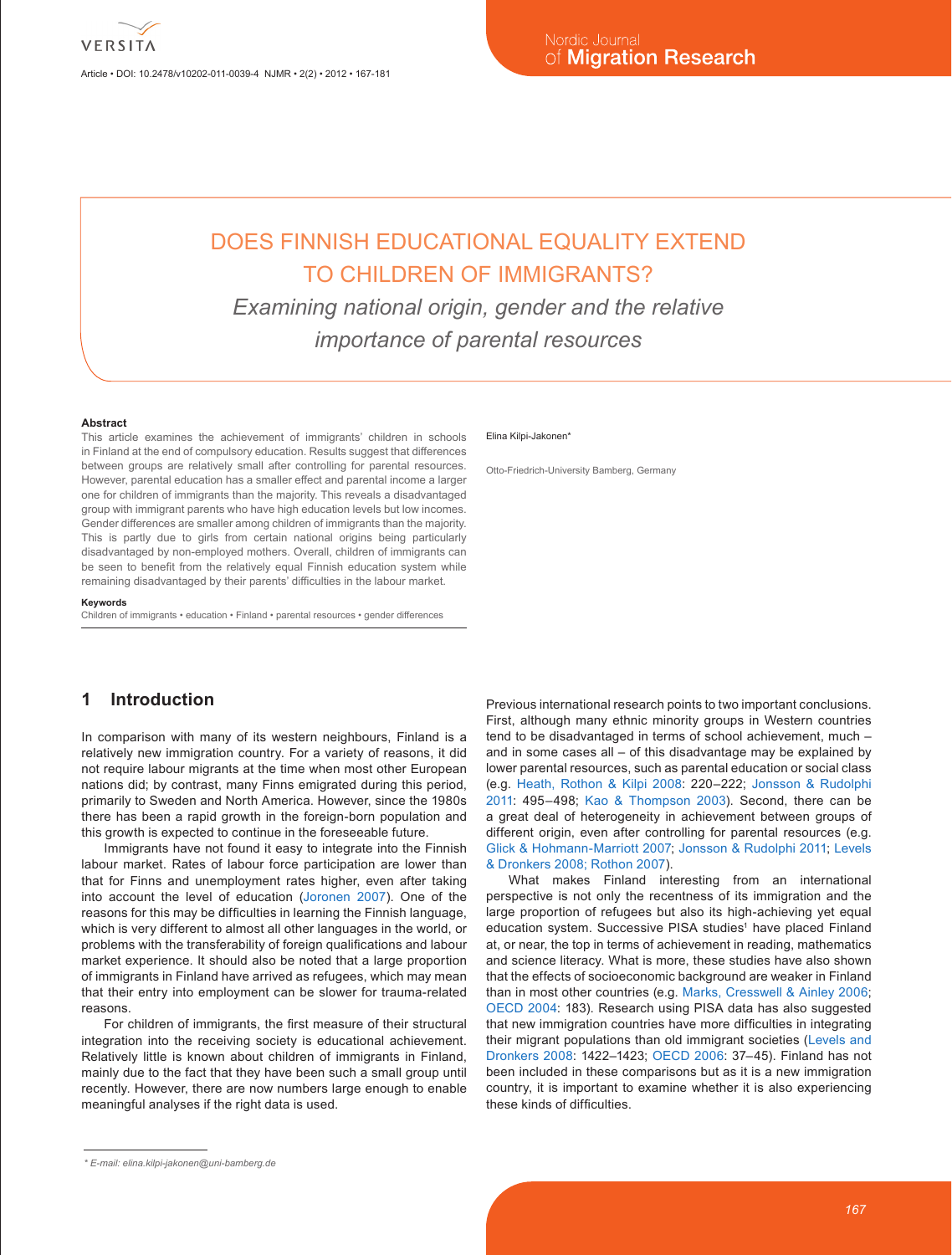The main immigrant groups – according to country of birth – resident in Finland at the time relevant to this research were from Russia (26 per cent of the foreign-born population in 2004, including those born in the former Soviet Union), Estonia (7 per cent, some Estonians also among those born in the former Soviet Union), Sweden (18 per cent), Somalia (3 per cent) and areas of the former Yugoslavia (4 per cent) [\(Statistics Finland 2011\)](#page-14-6). As can be seen from this list, the major groups consist of citizens of neighbouring countries on the one hand and refugees on the other. Many immigrants from Russia and Estonia have been entitled to immigrate as descendants of ethnic Finns, mostly Ingrian Finns (for more information, see for example [de Tinguy 2003\)](#page-13-3). Most immigrants from Somalia and ex-Yugoslavia have arrived as refugees, asylum seekers or through family reunification. Among the ex-Yugoslavs, the largest ethnic groups are Albanians from Kosovo and Bosniaks, both groups being largely Muslim.

Finland has a nine-year comprehensive school system, after which students apply to upper secondary education. Finnish children start school around the age of seven, and there is no tracking or streaming in comprehensive schools. Education is compulsory until students either complete nine grades or have spent ten years in compulsory education. There is a dual system of education at the upper secondary and tertiary levels. Students apply to upper secondary schools during 9th grade and are admitted largely on the basis of their average grade from the comprehensive-school finishing certificate (*peruskoulun päättötodistus*). Although there are more than enough places to study at upper secondary level for all students to gain a place, entry to each course/school is mainly according to grades.

This article examines the educational performance of children of immigrants in terms of their average grades at the end of compulsory education. The focus is on examining whether differences between children of immigrants and the majority can be explained by parental resources. In addition to this, the question of whether parental resources have the same effect for children of immigrants compared with the majority is studied. The theories behind these research questions are explored in the next section. In line with previous research, the internal heterogeneity within the immigrant-origin population is taken into consideration by differentiating according to national origin. However, due to data restrictions, the groupings used are relatively broad. Therefore, not much emphasis will be placed on these "ethnic" differences.

# **2 Theory**

As mentioned above, many ethnic minority groups in Western countries tend to be disadvantaged in terms of school achievement. However, much of this disadvantage is due to the lower socioeconomic positions that immigrant and ethnic minority parents tend to occupy compared with the majority population. It is well-established within sociology of education that family background influences children's educational achievement. The rest of this section discusses the parental resource measures used in this article and the theoretical motivation for using these as controls in the educational performance models. A particular focus is placed on the possibility that the mechanisms may not be the same for children of immigrants as they are for the majority.

### *2.1 Parental education*

One of the main mechanisms through which family background has an effect on school performance is by developing competencies in the child [\(de Graaf, de Graaf & Kraaykamp 2000](#page-13-4); [Farkas 1996;](#page-13-5) [Sullivan 2001](#page-14-7)). Ideally, parental abilities to develop their child's competencies should be measured directly, for example with measures of skills or cultural resources. However, in register data these measures do not exist and the best measure of these abilities is the parents' own educational attainment, supplemented by other measures such as socioeconomic status and income. Equating abilities with educational attainment raises the question of whether education obtained abroad, in other words the education that many immigrant parents are likely to have, is as good a measure of these parental abilities and resources as education in the country of residence ([Hustinx 2002:](#page-13-6) 190–191). If this is not the case, then we would expect a negative interaction between immigrant origin and parental education.

More specifically, there is a difference in the (sociological) meaning of low educational qualifications in a country where education is scarce and sometimes unavailable (such as Somalia) compared with a country such as Finland, where education has been made available to growing sections of the population [\(Bauer](#page-13-7) [& Riphahn 2007](#page-13-7): 125; [van de Werfhorst & van Tubergen 2007:](#page-14-8) 435 –436). In other words, in countries without extensive educational provision, even high ability parents are likely to be in the low education groups, again pointing to a negative interaction.

Parental education may also have an effect above and beyond the role it plays as a proxy for general abilities of parents. There may be aspects of parental human capital that help their children succeed in education but that are bound to the country where the parental education has been gained from, for example information about how the education system functions. In this case, a negative interaction is also expected because even a high level of education from another country may not be equal to that gained from the country of residence due to differences in country-specific human capital ([Hyvärinen & Erola 2011:](#page-13-8) 645).

A negative interaction between parental education and immigrant status may also be found because of problems in the register data with regards to education obtained abroad. Education from outside of Finland is not necessarily included in the registers unless a person has registered with the employment authorities, which they are only likely to have done if they have been unemployed. Therefore, a person who has never officially been unemployed in Finland may not have his/her foreign qualifications included in the Finnish registers. Even for those who have registered, their qualifications may not be accurately classified if, either they do not have the necessary documentation to prove their qualifications or the Finnish authorities do not recognise the correct level of the qualification.

# *2.2 Parental income*

Although primary and secondary schooling is free in most (Western) countries, material resources may still matter for the achievement of children in school. Possible reasons for this are that wealthier parents are able to provide their children with better study spaces, more study resources such as reference books and dictionaries, and are more able to use the services of tutors when their children need additional help with their studies.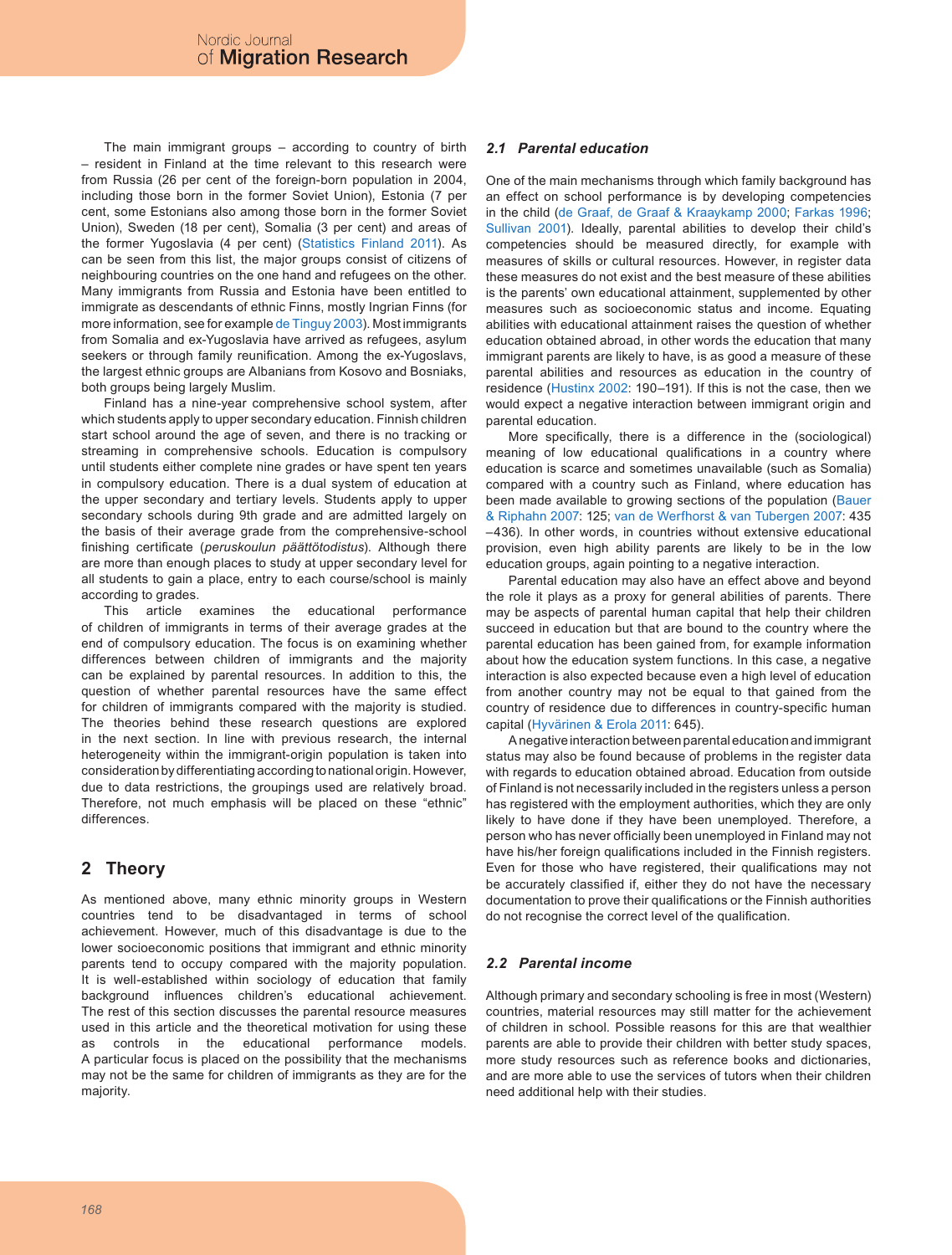In the case of immigrant parents, the effect of income may, again, work differently. For example, given that it is likely to be more difficult for immigrants to attain high incomes, a high income may also mean higher unmeasured resources compared with the majority population, and in this way a larger effect of income [\(Fekjaer](#page-13-9) [2007: 372](#page-13-9)). It may also be that immigrants with high incomes are more positively selected amongst immigrants than similarly earning Finnish parents among all Finnish parents, and that this selection is linked to competencies that help their children to achieve highly.

#### *2.3 Social class*

Parenting style has also been argued to have an effect on educational achievement. Parents from middle class families may 'groom' their children in the skills necessary to do well in school, and in life more generally [\(Lareau 2003\)](#page-14-9). This may be one of the reasons why middle class children do better in school.

However, it is possible that immigrant parents have parenting styles different to those of the native population. If immigration is seen as a family mobilisation project, immigrant parents, whatever their class position, may monitor their children, back them up with their school work, and involve themselves with the school to an extent that may be more typical to the middle class than to the working class. This could lead to social class effects being smaller for immigrants than for the native population.

On the other hand, this effect may be dampened by a lack of know-how that immigrant parents may suffer from. In fact, both international and Finnish research suggests that immigrant parents do not tend to be actively in contact with their children's schools ([Heckmann 2008:](#page-13-10) 53; [Kuusela](#page-14-10) *et al*. 2008: 87–88). If low status immigrant parents are even less likely to engage with their child's schooling than majority parents of the same status, then we could see social class having a larger effect on the educational achievement of children of immigrants.

#### *2.4 Gender*

Gender differences in school performance appear to be prevalent across the Western world, with women having overtaken men on a variety of measures including test scores and grades, although the differences are often not as large in the former as the latter. The same pattern is mirrored in Finland. Moreover, there is evidence that the higher achievement of girl students is also largely the case among ethnic minorities in Western Europe and the United States (reviewed in [Heath, Rothon & Kilp](#page-13-0)i [[2008:](#page-13-0) 217] for Western Europe and [Suarez-Orozco & Qin](#page-14-11) [[2005](#page-14-11)] for the USA)

One explanation put forward for the higher performance of ethnic minority girls compared with boys is a combination of two contradictory trends ([Alitolppa-Niitamo 2004; Zhou & Bankston](#page-13-11) [2001\)](#page-13-11). On the one hand, parents are likely to control their daughters to a greater extent than their sons. This means that girls spend more time at home and thus potentially more time on their homework. On the other hand, immigrant parents also increasingly recognise the value of formal education for their daughters. The first of these trends shows a traditional view of female roles, whereas the second is indicative of a modernisation of views amongst parents. Together they combine to give ethnic minority girls an advantage over their male peers. Moreover, compared with the majority population, these trends may lead to an interaction between gender and ethnicity,

whereby the potential ethnic disadvantages are concentrated among, or even limited to, the ethnic minority boys.

On the other hand, gender differences disadvantaging women in many parental countries of origin may translate into disadvantage for daughters of immigrants when there is same-sex socialisation taking place. The same-sex socialisation hypothesis assumes that daughters are more influenced by their mother's education or socioeconomic status whereas sons are more influenced by their father's. Cross-national evidence for this model is patchy but certainly exists for some countries ([Marks 2008](#page-14-12)). Moreover, evidence suggests that this is the case among children of immigrants in Canada ([Abada & Tenkorang 2009](#page-13-12)), though not necessarily in Norway, where minority girls tend to be more affected by both their mother and father than minority boys [\(Støren & Helland](#page-14-13) [2010\)](#page-14-13). Related to this is the importance of the presence of either or both parents in the family. [Feliciano & Rumbaut \(2005\)](#page-13-13) suggest that daughters of immigrants may benefit educationally more than sons from living with two parents. By contrast, [Buchmann & DiPrete](#page-13-14) [\(2006\)](#page-13-14) have found that American boys are disproportionately being disadvantaged in their educational attainment by absent fathers. There may, therefore, be ethnic-specific differences in the effect of family composition.

# **3 Data**

The data used in this article comes from registers kept by Statistics Finland, the national office of statistics. The population for the purposes of this data is all individuals who finished compulsory education in the period 2000–2004 and who were residents in Finland in 2004. A sample from this population was chosen on the basis of registered language so that 50 per cent of those registered as foreign-language speakers were included in the sample, as well as 30 per cent of Swedish speakers and 5 per cent of Finnish speakers.

National origin is defined on the basis of parental country of birth. Countries of birth have been grouped together and this was partly done by Statistics Finland (for reasons of anonymity) and partly by the author. The national origin groupings used, their size and the largest countries of origin within groupings are shown in table [1](#page-3-0).

The second generation is defined as children born to two foreignborn parents who were themselves either born in Finland or had lived in Finland for over nine years prior to finishing comprehensive school. In other words, they should have migrated to Finland before the beginning of compulsory education. By contrast, the first generation are the students who have foreign-born parents, were themselves born abroad, and had migrated to Finland less than nine years prior to finishing comprehensive school. The proportion of students of each generation within the immigrant-origin groups is also shown in table [1](#page-3-0). Children with one foreign-born and one Finnish-born parent are analysed as a separate mixed-origin group.

#### *3.1 Dependent variable*

The measure of school achievement used here is the average grade in the comprehensive-school finishing certificate. Grades are given in each subject from 4 (unsatisfactory performance) to 10 (excellent performance). The mean average grade in this sample is 7.8.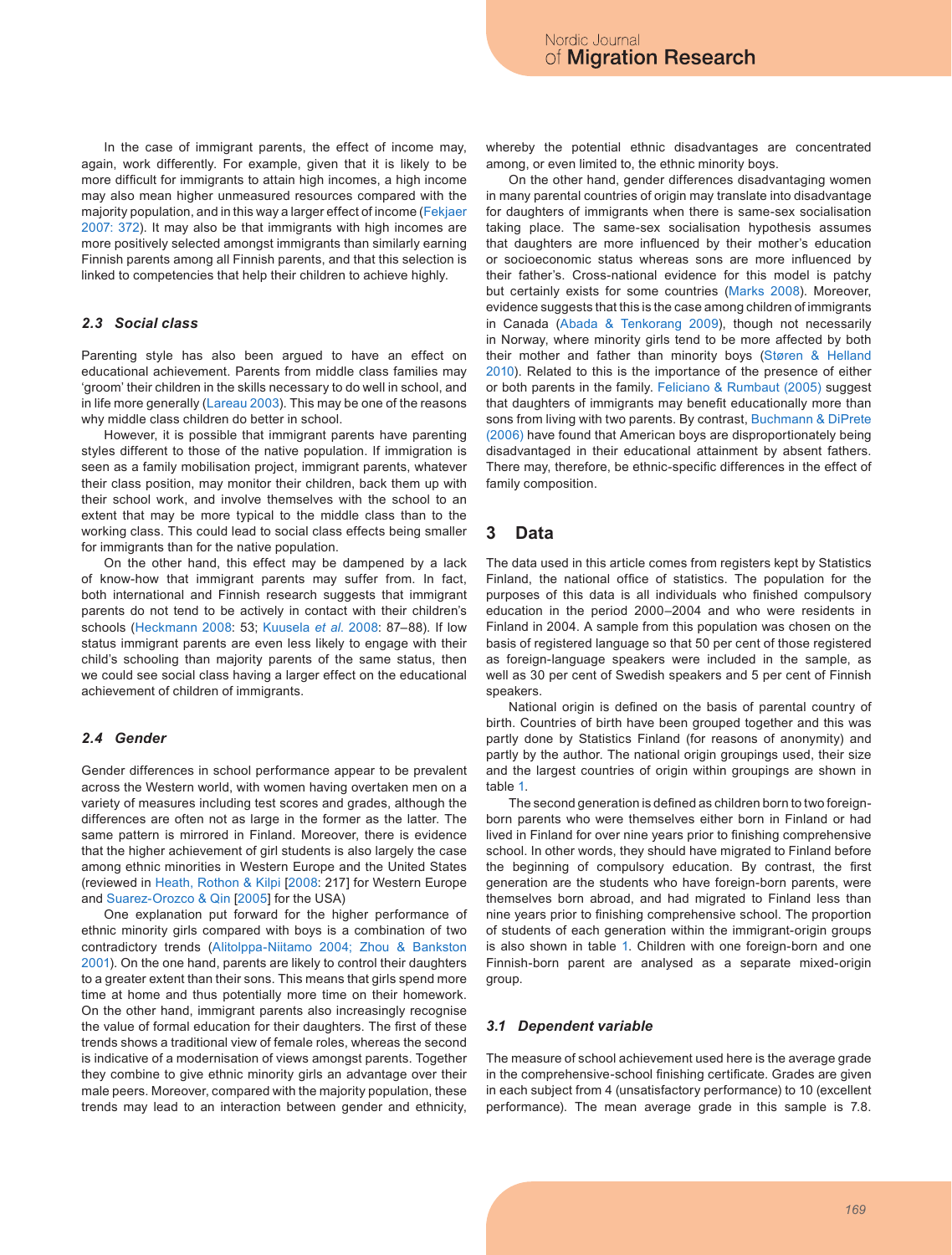# Nordic Journal of Migration Research

|                                                 | Sample (N) | % of population | % 2nd generation | % 1st generation |
|-------------------------------------------------|------------|-----------------|------------------|------------------|
| Finnish                                         | 18,811     | 96.5            |                  |                  |
| Mixed (one Finnish-born parent)                 | 561        | 1.5             |                  |                  |
| Former Soviet Union - FSU/Russia, Estonia       | 1,682      | 1.2             | 34.1             | 65.9             |
| Former Yugoslavia                               | 253        | 0.2             | 29.6             | 70.4             |
| Europe, America and Oceania - Sweden            | 104        | 0.1             | 53.9             | 46.1             |
| West Asia and North Africa - Iraq, Turkey, Iran | 364        | 0.2             | 30.4             | 69.6             |
| Other Asia - Vietnam, China                     | 320        | 0.2             | 55.7             | 44.3             |
| Sub-Saharan Africa - Somalia                    | 313        | 0.2             | 31.3             | 68.7             |
| Total                                           | 22,408     | 100             |                  |                  |

<span id="page-3-0"></span>Table 1. National origin groups and largest countries of origin within groups (estimated to be at least 15% of a group), sample size and proportion in the *population of comprehensive-school leavers, division into two generations for immigrant-origin groups*

<span id="page-3-1"></span>



For anonymity reasons, the very top and very bottom grades have been collapsed in the data, thus the range of grades is from 6 to 9.5. Grades are teacher-assigned and are based on examinations set by the teacher and teacher evaluations of classroom activity. There are national guidelines for each grade but teachers are not monitored as to how well they follow these guidelines. Overall, repeated evaluations by the National Board of Education have shown that there exists a strong and consistent link between teacher-assigned grades and standardised tests.2

### *3.2 Independent variables: family resources*

The measures of family resources used in this article are parental education, parental labour force participation, parental income, parental socioeconomic status, and household composition.

Table [2](#page-4-0) lists the categories within each of these variables and their distribution within the majority, the second and the first generation. All other independent variables come from the year when the student finished comprehensive school except for parental socioeconomic status. This is from the year 2000 for all students as this data is produced by Statistics Finland less frequently. For all measures that have been combined or collapsed from separate or more detailed information, alternative specifications were also tested but the ones used here were found to be the most suitable in terms of explanatory power and parsimony.

For people with foreign qualifications, data on education may be completely missing or incorrectly classified. Based on survey data from the Russian, Estonian, Somalian and Vietnamese populations in Finland ([Liebkind](#page-14-14) *et al.* 2004: 311; [Pohjanpää, Paananen &](#page-14-15) [Nieminen 2003](#page-14-15)), the proportion of people with upper secondary and lowest tertiary level education is possibly underestimated here, and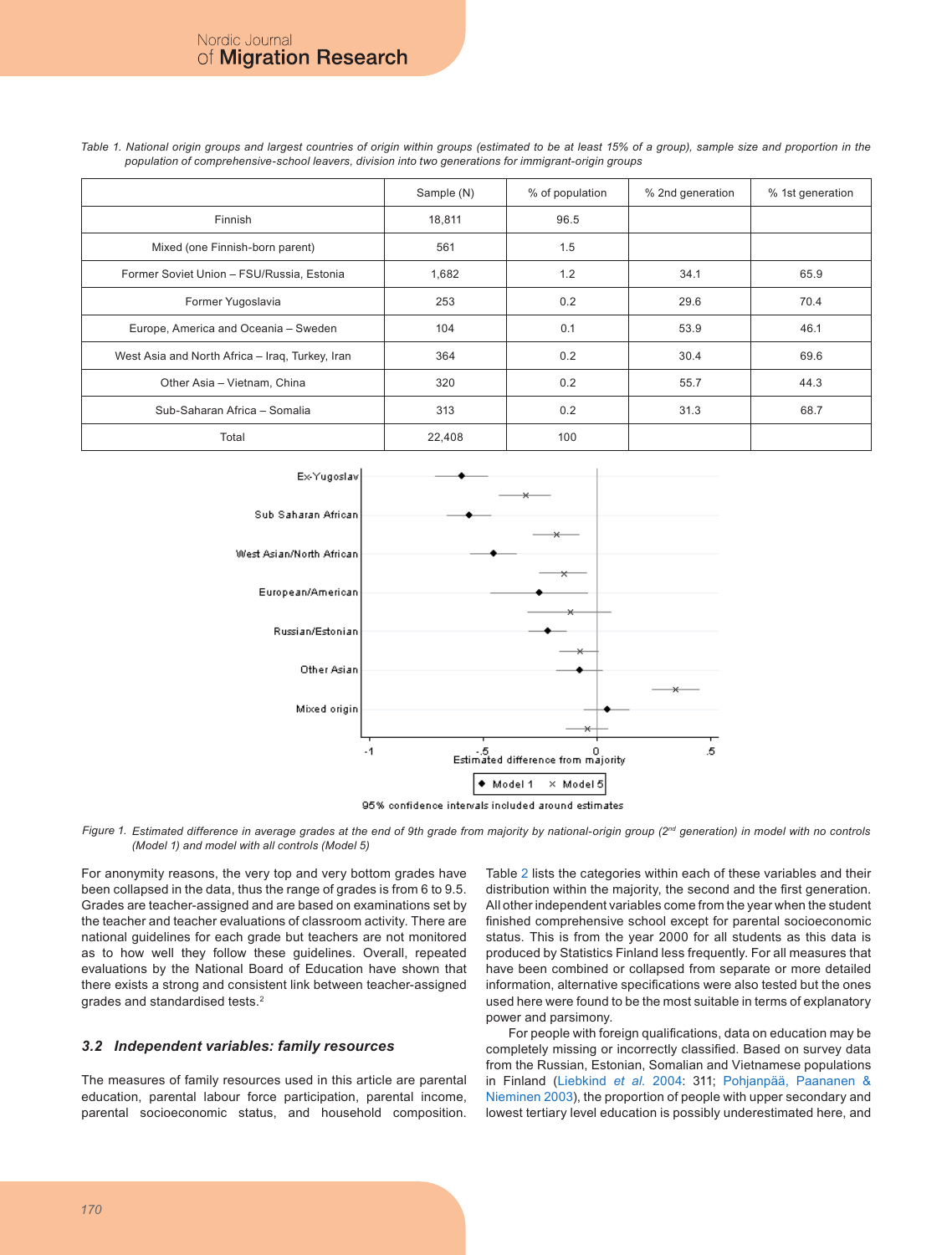<span id="page-4-0"></span>*Table 2. Descriptive statistics and categories of independent variables measuring family resources.*

|                                                                                                               | % within<br>majority | % within 2nd<br>generation | % within 1st<br>qeneration |
|---------------------------------------------------------------------------------------------------------------|----------------------|----------------------------|----------------------------|
| Parental education                                                                                            |                      |                            |                            |
| Both parents with university                                                                                  | 7.2                  | 6.7                        | 3.9                        |
| One parent with university or both parents with general upper secondary or lowest level tertiary<br>education | 22.5                 | 17.2                       | 20.3                       |
| One parent with general upper secondary or lowest tertiary                                                    | 21.9                 | 12.9                       | 12.0                       |
| Vocational secondary education                                                                                | 39.7                 | 30.8                       | 25.4                       |
| Lower secondary education                                                                                     | 8.6                  | 31.2                       | 35.2                       |
| Unknown education                                                                                             | 0.1                  | 1.2                        | 3.2                        |
| Parental socioeconomic status                                                                                 |                      |                            |                            |
| Upper employees (senior officials and employees, upper management)                                            | 25.3                 | 13.5                       | 7.0                        |
| Lower employees (supervisors, clerical and sales workers)                                                     | 37.0                 | 16.4                       | 11.2                       |
| Self-employed, including farmers                                                                              | 11.9                 | 7.1                        | 5.4                        |
| Manual workers                                                                                                | 19.5                 | 26.6                       | 17.8                       |
| Outside labour force/unknown, including students and pensioners                                               | 6.3                  | 36.4                       | 58.6                       |
| Family composition                                                                                            |                      |                            |                            |
| Two adults                                                                                                    | 79.0                 | 67.9                       | 66.5                       |
| One or fewer adults                                                                                           | 21.0                 | 32.1                       | 33.5                       |
| Parental income                                                                                               |                      |                            |                            |
| High (At least one parent earns in the highest quartile, or both parents earn in the third quartile)          | 49.8                 | 14.4                       | 5.0                        |
| Medium (At most one parent earns in the third quartile, or both parents earn in the second<br>quartile)       | 30.9                 | 24.8                       | 13.7                       |
| Low (At most one parent earns in the second quartile, or both earn less, or both unknown)                     | 19.3                 | 60.8                       | 81.3                       |
| Father's labour force status                                                                                  |                      |                            |                            |
| Employed                                                                                                      | 79.7                 | 44.3                       | 29.2                       |
| Unemployed                                                                                                    | 7.2                  | 19.9                       | 18.0                       |
| Outside labour force/unknown                                                                                  | 13.1                 | 35.8                       | 52.8                       |
| Mother's labour force status                                                                                  |                      |                            |                            |
| Employed                                                                                                      | 81.2                 | 48.3                       | 35.3                       |
| Unemployed                                                                                                    | 8.8                  | 26.9                       | 29.9                       |
| Outside labour force/unknown                                                                                  | 10.0                 | 24.8                       | 34.8                       |
| N                                                                                                             | 18,811               | 1,021                      | 2,015                      |

in some groups the proportion with a university degree. In order to alleviate part of the problem of missing data, parents with unknown education but with information on socioeconomic status have had their education replaced with the mode or mean level of education of others with the same socioeconomic status.<sup>3</sup>

As a final note, all of the information about parents relates to the student's biological parents, or adopted parents when information about biological parents is not available. Therefore, the information does not necessarily relate to the adults that the student lives with. Related to this, there may be information about both parents even when the student only lives with one. Only the information about household composition is specifically about the people that the student lives with.

# **4 Results**

The raw differences in average grades between nationalorigin groupings and the majority, only controlling for gender and generation, can be seen in model 1, shown in table [3](#page-5-0) and figure [1](#page-3-1). Most groups have average grades that are approximately half a grade lower than those of the majority. This is also the gender difference in favour of girls. On the other hand, the difference is only approximately a quarter of a grade for the Russian/Estonian group and the European/American one, whereas the mixed and other Asian groups do not differ in their average grades from the majority.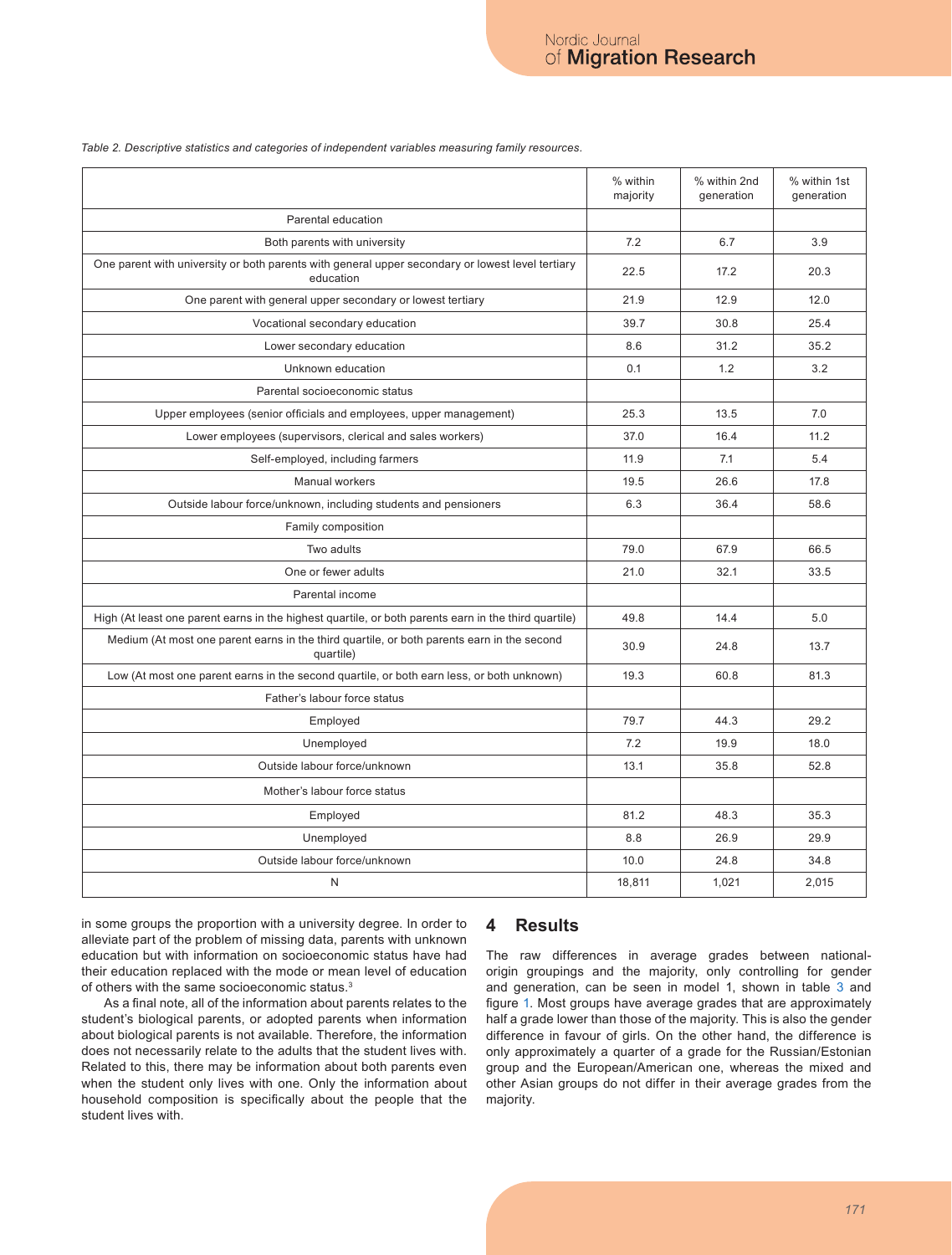<span id="page-5-0"></span>*Table 3. Ordinary least-square regression models of average grades (coefficients above, robust standard errors below).*

|                                                                | Model 1    | Model 2    | Model 3    | Model 4    | Model 5    |  |  |
|----------------------------------------------------------------|------------|------------|------------|------------|------------|--|--|
| National origin (Finnish as reference)                         |            |            |            |            |            |  |  |
| Mixed origin (one Finnish-born parent)                         | 0.04       | $-0.06$    | $-0.06$    | $-0.05$    | $-0.04$    |  |  |
|                                                                | (0.05)     | (0.05)     | (0.05)     | (0.05)     | (0.05)     |  |  |
|                                                                | $-0.21***$ | $-0.19***$ | $-0.11***$ | $-0.10**$  | $-0.08*$   |  |  |
| Russian/Estonian                                               | (0.04)     | (0.05)     | (0.05)     | (0.04)     | (0.04)     |  |  |
|                                                                | $-0.59***$ | $-0.43***$ | $-0.30***$ | $-0.34***$ | $-0.31***$ |  |  |
| Ex-Yugoslav                                                    | (0.06)     | (0.06)     | (0.06)     | (0.06)     | (0.06)     |  |  |
|                                                                | $-0.25**$  | $-0.21**$  | $-0.15$    | $-0.13$    | $-0.12$    |  |  |
| European/American                                              | (0.11)     | (0.10)     | (0.10)     | (0.09)     | (0.09)     |  |  |
|                                                                | $-0.45***$ | $-0.24***$ | $-0.15***$ | $-0.17***$ | $-0.15***$ |  |  |
| West Asian/North African                                       | (0.05)     | (0.05)     | (0.05)     | (0.05)     | (0.05)     |  |  |
|                                                                | $-0.07$    | $0.27***$  | $0.33***$  | $0.32***$  | $0.35***$  |  |  |
| Other Asian                                                    | (0.05)     | (0.05)     | (0.05)     | (0.05)     | (0.05)     |  |  |
|                                                                | $-0.56***$ | $-0.31***$ | $-0.20***$ | $-0.19***$ | $-0.18***$ |  |  |
| Sub Saharan African                                            | (0.05)     | (0.05)     | (0.05)     | (0.05)     | (0.05)     |  |  |
| Gender (male as reference)                                     |            |            |            |            |            |  |  |
|                                                                | $0.57***$  | $0.57***$  | $0.57***$  | $0.57***$  | $0.58***$  |  |  |
| Female                                                         | (0.01)     | (0.01)     | (0.01)     | (0.01)     | (0.01)     |  |  |
| Generation (2nd and above as reference)                        |            |            |            |            |            |  |  |
|                                                                | $-0.11***$ | $-0.06$    | $-0.02$    | $-0.03$    | $-0.03$    |  |  |
| 1st generation                                                 | (0.04)     | (0.04)     | (0.04)     | (0.04)     | (0.04)     |  |  |
| Parental education (both parents with university as reference) |            |            |            |            |            |  |  |
| One parent with university or both general                     |            | $-0.36***$ | $-0.32***$ | $-0.31***$ | $-0.30***$ |  |  |
| secondary/low tertiary                                         |            | (0.02)     | (0.02)     | (0.02)     | (0.02)     |  |  |
|                                                                |            | $-0.67***$ | $-0.56***$ | $-0.55***$ | $-0.53***$ |  |  |
| One general secondary/low tertiary                             |            | (0.02)     | (0.03)     | (0.03)     | (0.03)     |  |  |
|                                                                |            | $-0.98***$ | $-0.80***$ | $-0.78***$ | $-0.75***$ |  |  |
| Vocational                                                     |            | (0.02)     | (0.03)     | (0.03)     | (0.03)     |  |  |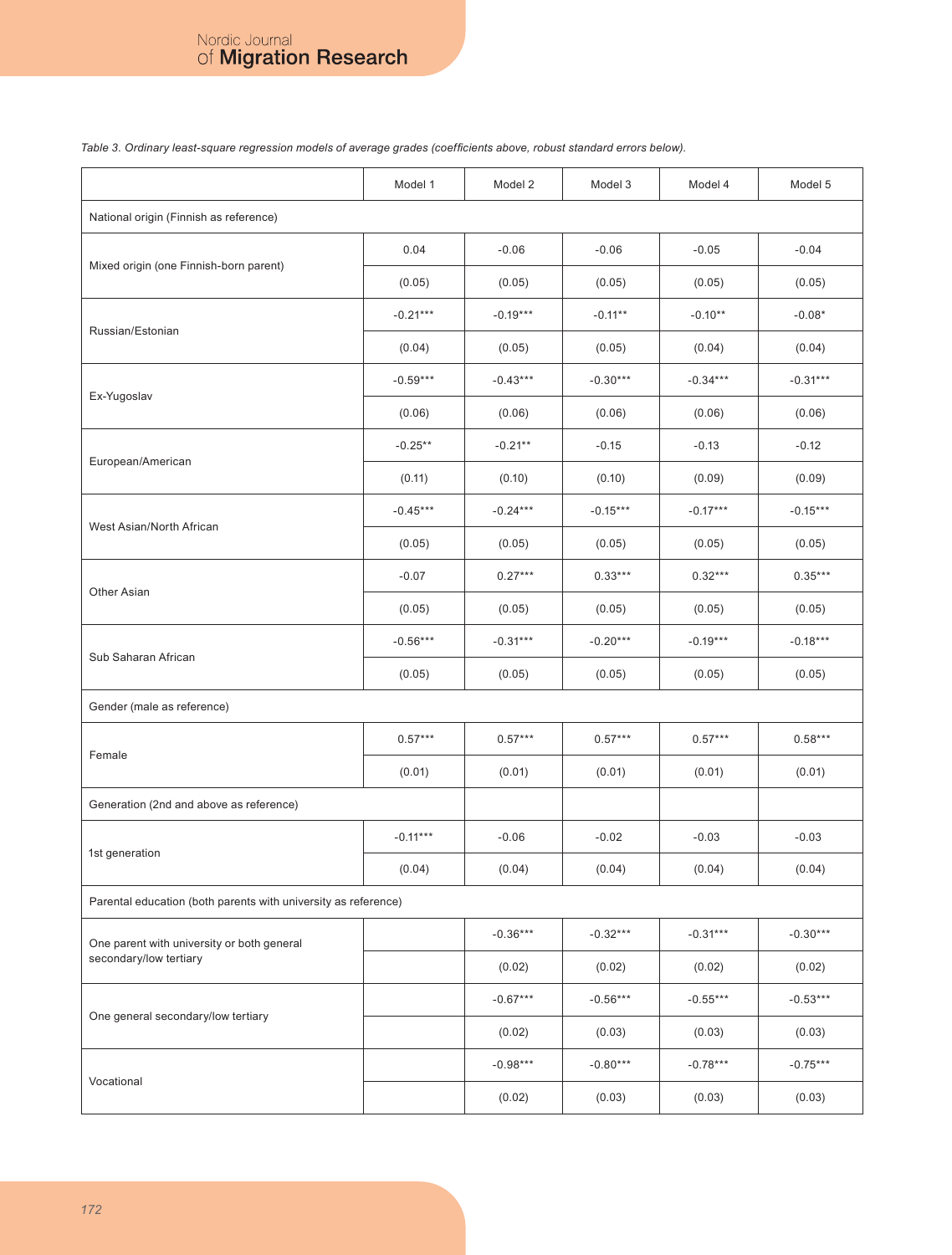*ContinuedTable 3. Ordinary least-square regression models of average grades (coefficients above, robust standard errors below).*

|                                                              | Model 1   | Model 2    | Model 3    | Model 4    | Model 5    |  |  |
|--------------------------------------------------------------|-----------|------------|------------|------------|------------|--|--|
| Lower secondary                                              |           | $-1.24***$ | $-1.03***$ | $-1.00***$ | $-0.96***$ |  |  |
|                                                              |           | (0.03)     | (0.03)     | (0.03)     | (0.03)     |  |  |
| Unknown                                                      |           | $-1.17***$ | $-0.85***$ | $-0.73***$ | $-0.69***$ |  |  |
|                                                              |           | (0.13)     | (0.13)     | (0.13)     | (0.13)     |  |  |
| Parental socioeconomic status (upper employees as reference) |           |            |            |            |            |  |  |
| Lower employees                                              |           |            | $-0.12***$ | $-0.12***$ | $-0.10***$ |  |  |
|                                                              |           |            | (0.02)     | (0.02)     | (0.02)     |  |  |
| Self-employed                                                |           |            | $-0.08***$ | $-0.09***$ | $-0.06**$  |  |  |
|                                                              |           |            | (0.03)     | (0.03)     | (0.03)     |  |  |
| Manual workers                                               |           |            | $-0.31***$ | $-0.29***$ | $-0.26***$ |  |  |
|                                                              |           |            | (0.02)     | (0.02)     | (0.02)     |  |  |
| Outside labour force/ unknown                                |           |            | $-0.37***$ | $-0.32***$ | $-0.24***$ |  |  |
|                                                              |           |            | (0.03)     | (0.03)     | (0.03)     |  |  |
| Family composition (two adults in household as reference)    |           |            |            |            |            |  |  |
| One or fewer adults                                          |           |            |            | $-0.20***$ | $-0.18***$ |  |  |
|                                                              |           |            |            | (0.02)     | (0.02)     |  |  |
| Parental income (high income as reference)                   |           |            |            |            |            |  |  |
| Medium income                                                |           |            |            |            | $-0.07***$ |  |  |
|                                                              |           |            |            |            | (0.02)     |  |  |
| Low income                                                   |           |            |            |            | $-0.13***$ |  |  |
|                                                              |           |            |            |            | (0.02)     |  |  |
| Constant                                                     | $7.51***$ | $8.23***$  | $8.24***$  | $8.26***$  | $8.27***$  |  |  |
|                                                              | (0.01)    | (0.02)     | (0.02)     | (0.02)     | (0.02)     |  |  |
| Log likelihood                                               | $-28508$  | $-26592$   | $-26416$   | $-26305$   | $-26274$   |  |  |
| R-squared                                                    | 0.10      | 0.24       | 0.25       | 0.26       | 0.26       |  |  |
| N = 22,408 in all models, *** p<0.01, ** p<0.05, * p<0.1     |           |            |            |            |            |  |  |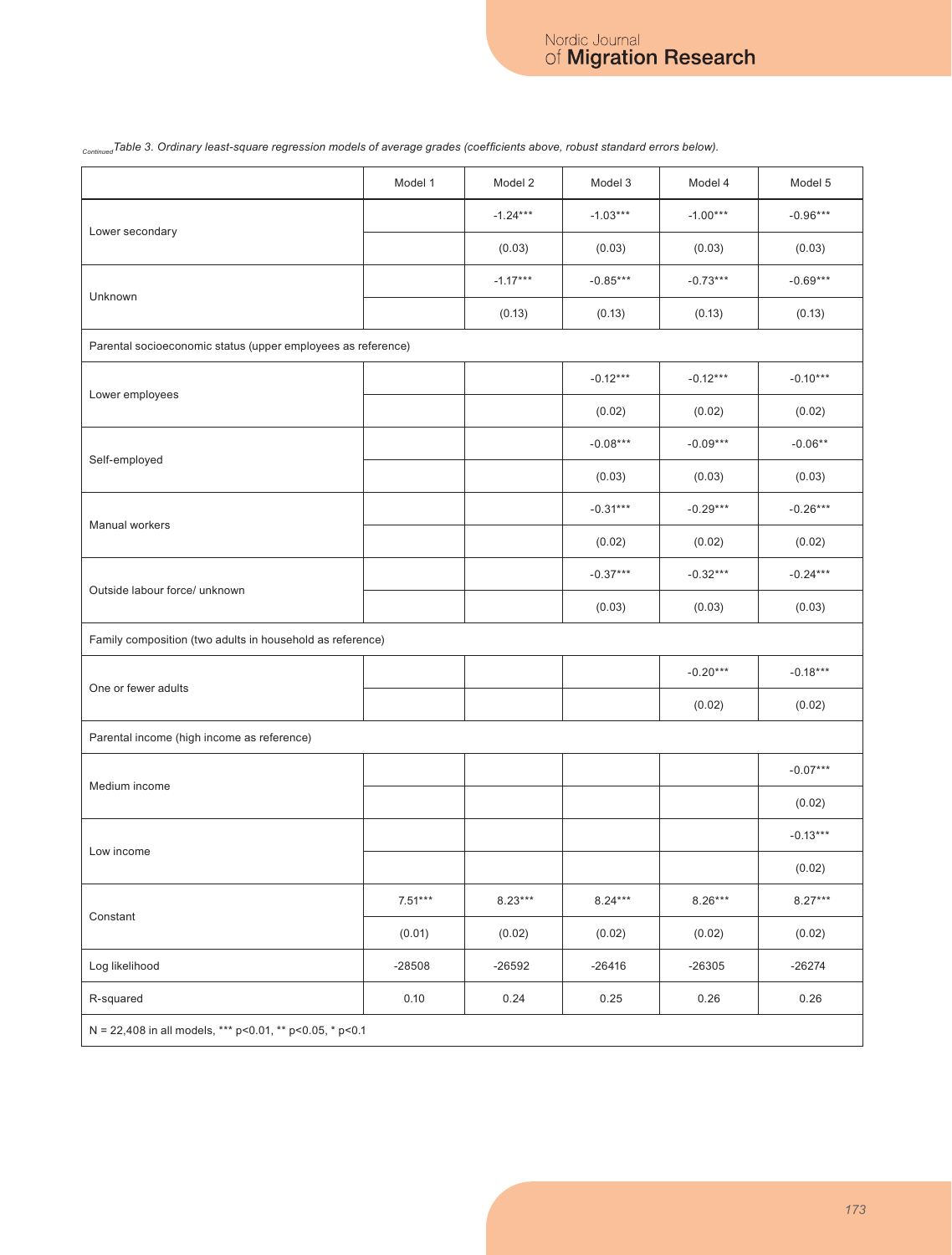<span id="page-7-0"></span>

95% confidence intervals included around estimates

*Figure 2. Interactions of parental education and income with immigrant-origin: estimated difference in average grades of children of immigrants from majority by different combinations of parental education and income.*

In further models, the parental resource variables are added one by one: in model 2 parental education is added, in model 3 parental socioeconomic status, in model 4 number of adults in the household, and in model 5 parental income. The ordering is determined by improvements in model fit. Adding parental labour force status does not improve model fit further, and except for the ex-Yugoslav group, does not change the national-origin estimates, and so is not included in the final models. The estimates from models 2–5 can be seen in table [3](#page-5-0) and the national-origin estimates from model 5 in figure [1](#page-3-1).

The negative national-origin estimates tend to decrease across the models, mostly being reduced to between a third and half their original size. The estimate for the mixed-origin group does not change much and remains insignificant, whereas that for the other Asian group becomes significant and positive. The largest disadvantage remains for the ex-Yugoslav group at a third of a grade. Although there is a small but significant additional disadvantage for the first generation in model 1, after controls for parental resources, this disadvantage disappears.

It may also be noted that the total explanatory power of the models is rather modest: even in model 5, the total  $R^2$  is only 0.26, in other words only 26 per cent of the variance in average grades is explained by the variables in the model. This is not a very large proportion, particularly given that this includes four (well-measured) parental resource variables and gender as well as national origin. However, it does suggest that, as has already been evident in earlier research, family background has a rather small effect on educational outcomes in Finland.

#### *4.1 Immigrant-origin interactions with family resources*

In order to examine immigrant-origin interactions with family resources, only one set of interactions for all those of immigrant origin (excluding mixed) is used. Subgroups, such as differentiation between the two generations or between disadvantaged and advantaged groups, were also tested, but these groups were not found to differ significantly from each other. Interactions with all the family resource variables used in the models were tested but only those with parental education and income were found to be significant. The results of the model that includes these two interactions can be seen in model 6, table [4](#page-8-0).

The two interactions go in opposite directions: among children of immigrants parental education has a smaller effect than among the majority, whereas parental income has a larger effect. In particular, the difference in educational attainment between children whose parents have only lower secondary education and those whose parents have more education is smaller for children of immigrants than for the majority. For example, children of immigrant parents with at most lower secondary education differ from the most highly educated group by approximately half a grade compared with the whole grade among the majority, and their difference from the vocationally educated is nonexistent, whereas it is a fifth of a grade among the majority. On the other hand, the difference between the highest and the lowest income group is only just over a tenth of a grade for the majority whereas it is approximately a third of a grade for children of immigrants.

The joint effect of these two interactions can be seen in figure [2.](#page-7-0) This shows estimated differences in average grades for children of immigrants compared with the majority for each combination of parental education and income. Overall, this figure shows that among the high and medium income groups, children of immigrants do not differ significantly from their majority peers. The only exceptions to this are children with high income but only lower-secondary-educated parents and those with medium income and university-educated parents. Among the first group, children of immigrants are advantaged, but this is an unusual combination of parental characteristics (under 2 per cent of children of immigrants). Among the latter group, children of immigrants are slightly disadvantaged, but again this is a very unusual combination of parental characteristics (1 per cent of children of immigrants). In the low income group, children of immigrants tend to be disadvantaged compared with the majority with the exception of those with lowersecondary-educated parents.

Overall, the interactions with parental education and income tend to cancel each other out: at the extremes, children of immigrants do not differ significantly from the majority. This would point to issues with measurement; if parental education does not work as well as a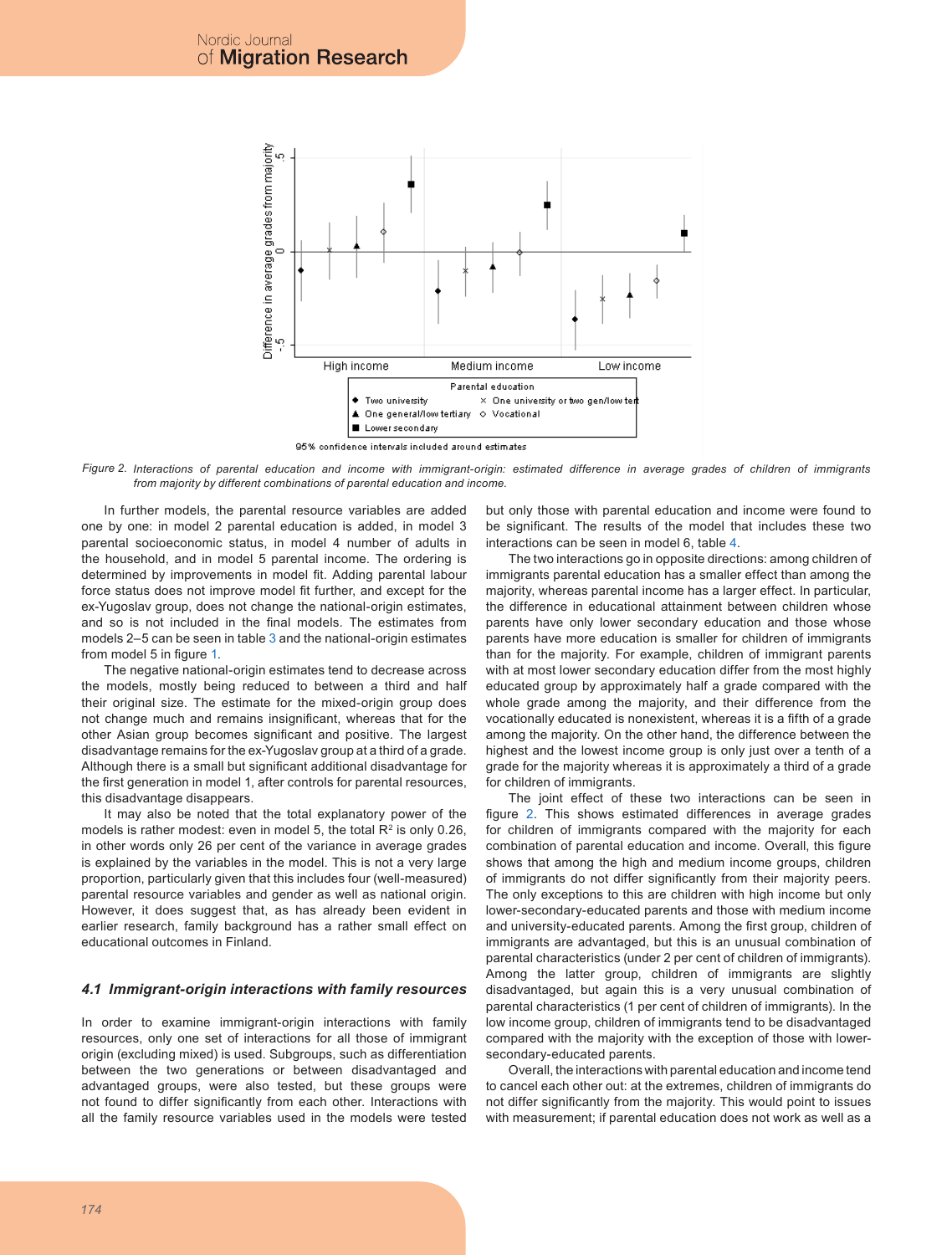|                                                                | Model 6      |                       | Model 7      |                       | Model 8      |                   |
|----------------------------------------------------------------|--------------|-----------------------|--------------|-----------------------|--------------|-------------------|
|                                                                | main effects | interactions          | main effects | interactions          | main effects | interactions      |
| National origin (Finnish as reference)                         |              |                       |              |                       |              |                   |
|                                                                |              |                       |              | *female               |              | *female           |
|                                                                | $-0.04$      |                       | $-0.04$      | $-0.01$               | $-0.04$      | $-0.01$           |
| Mixed origin (one Finnish-born parent)                         | (0.05)       |                       | (0.07)       | (0.09)                | (0.07)       | (0.09)            |
|                                                                | $-0.11$      |                       | $-0.12$      | 0.05                  | $-0.13$      | 0.05              |
| Russian/Estonian                                               | (0.08)       |                       | (0.09)       | (0.05)                | (0.09)       | (0.05)            |
|                                                                | $-0.36***$   |                       | $-0.26**$    | $-0.19*$              | $-0.26**$    | 0.00              |
| Ex-Yugoslav                                                    | (0.10)       |                       | (0.10)       | (0.10)                | (0.10)       | (0.13)            |
|                                                                | $-0.17$      |                       | $-0.04$      | $-0.24$               | $-0.05$      | $-0.24$           |
| European/American                                              | (0.11)       |                       | (0.14)       | (0.16)                | (0.14)       | (0.16)            |
|                                                                | $-0.23**$    |                       | $-0.04$      | $-0.41***$            | $-0.04$      | $-0.19$           |
| West Asian/North African                                       | (0.09)       |                       | (0.10)       | (0.08)                | (0.10)       | (0.12)            |
| Other Asian                                                    | $0.21***$    |                       | $0.33***$    | $-0.23**$             | $0.33***$    | $-0.24**$         |
|                                                                | (0.10)       |                       | (0.10)       | (0.10)                | (0.11)       | (0.10)            |
|                                                                | $-0.26***$   |                       | $-0.05$      | $-0.45***$            | $-0.06$      | $-0.22*$          |
| Sub Saharan African                                            | (0.09)       |                       | (0.10)       | (0.07)                | (0.10)       | (0.12)            |
| Gender (male as reference)                                     |              |                       |              |                       |              |                   |
| Female                                                         | $0.58***$    |                       | $0.58***$    |                       | $0.58***$    |                   |
|                                                                | (0.01)       |                       | (0.01)       |                       | (0.01)       |                   |
| Generation (2nd and above as reference)                        |              |                       |              |                       |              |                   |
| 1st generation                                                 | $-0.02$      |                       | $-0.02$      |                       | $-0.02$      |                   |
|                                                                | (0.04)       |                       | (0.04)       |                       | (0.04)       |                   |
| Parental education (both parents with university as reference) |              |                       |              |                       |              |                   |
|                                                                |              | *immigrant-<br>origin |              | *immigrant-<br>origin |              | *immigrant-origin |
| One parent with university or both general                     | $-0.30***$   | 0.09                  | $-0.30***$   | 0.09                  | $-0.30***$   | 0.09              |
| secondary/low tertiary                                         | (0.02)       | (0.08)                | (0.02)       | (0.08)                | (0.02)       | (0.08)            |
| One general secondary/low tertiary                             | $-0.53***$   | 0.13                  | $-0.53***$   | 0.12                  | $-0.53***$   | 0.12              |
|                                                                | (0.03)       | (0.09)                | (0.03)       | (0.09)                | (0.03)       | (0.09)            |
| Vocational                                                     | $-0.76***$   | $0.19**$              | $-0.76***$   | $0.19**$              | $-0.76***$   | $0.19**$          |
|                                                                | (0.03)       | (0.08)                | (0.03)       | (0.08)                | (0.03)       | (0.08)            |
| Lower secondary                                                | $-0.98***$   | $0.42***$             | $-0.98***$   | $0.42***$             | $-0.98***$   | $0.42***$         |
|                                                                | (0.03)       | (0.08)                | (0.04)       | (0.08)                | (0.03)       | (0.08)            |
| Unknown                                                        | $-0.76***$   | $0.45**$              | $-0.76***$   | $0.42*$               | $-0.80***$   | $0.44**$          |
|                                                                | (0.18)       | (0.22)                | (0.18)       | (0.21)                | (0.18)       | (0.22)            |
| Parental socioeconomic status (upper employees as reference)   |              |                       |              |                       |              |                   |
| Lower employees                                                | $-0.10***$   |                       | $-0.10***$   |                       | $-0.10***$   |                   |
|                                                                | (0.02)       |                       | (0.02)       |                       | (0.02)       |                   |
| Self-employed                                                  | $-0.06**$    |                       | $-0.06**$    |                       | $-0.06**$    |                   |
|                                                                | (0.03)       |                       | (0.03)       |                       | (0.03)       |                   |

<span id="page-8-0"></span>*Table 4. Ordinary least-square regression models of average grades including interactions (coefficients above, robust standard errors below).*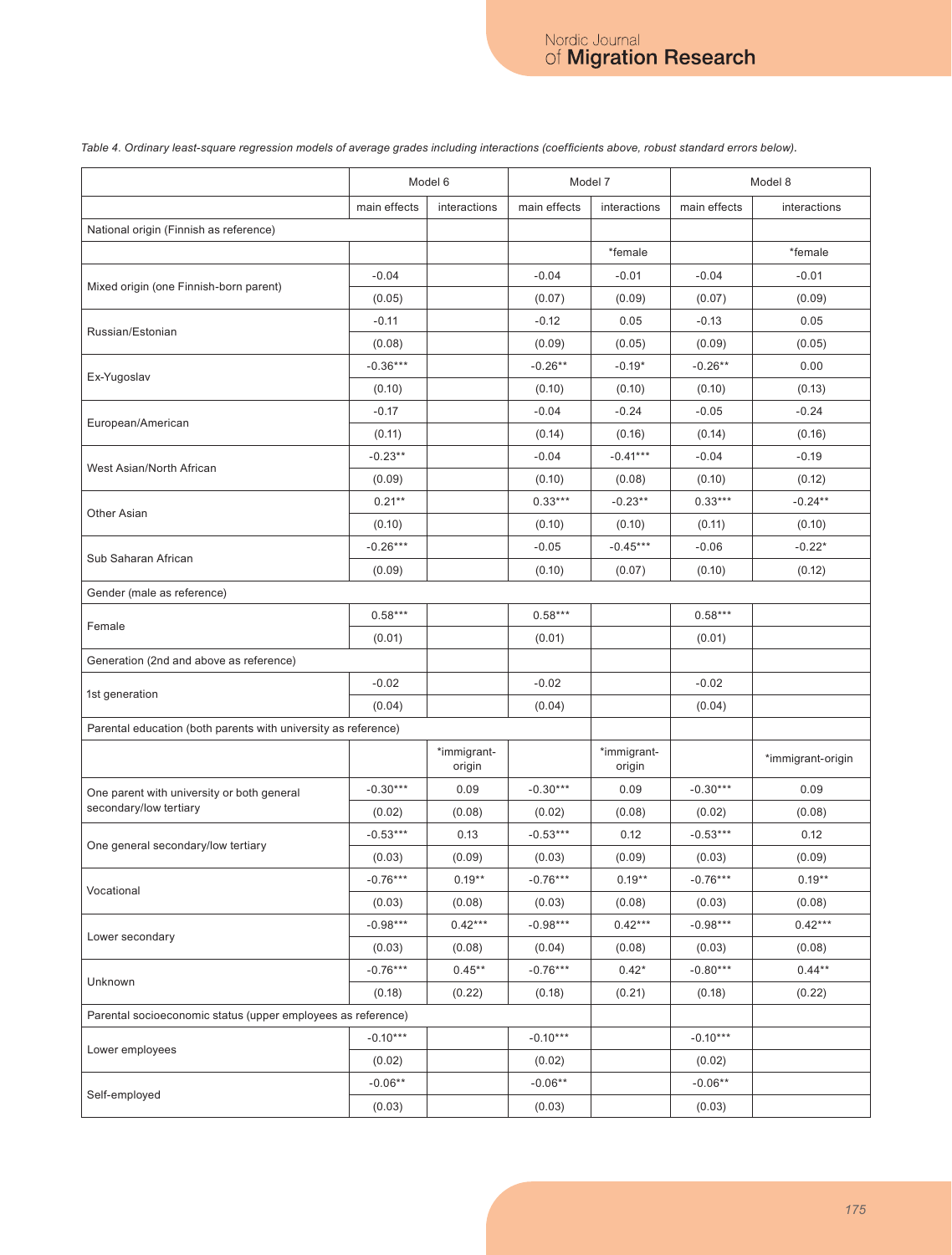|                                                           | Model 6      |                       | Model 7      |                       | Model 8      |                                                                              |
|-----------------------------------------------------------|--------------|-----------------------|--------------|-----------------------|--------------|------------------------------------------------------------------------------|
|                                                           | main effects | interactions          | main effects | interactions          | main effects | interactions                                                                 |
|                                                           | $-0.26***$   |                       | $-0.26***$   |                       | $-0.25***$   |                                                                              |
| Manual workers                                            | (0.02)       |                       | (0.02)       |                       | (0.03)       |                                                                              |
|                                                           | $-0.24***$   |                       | $-0.24***$   |                       | $-0.23***$   |                                                                              |
| Outside labour force/unknown                              | (0.03)       |                       | (0.03)       |                       | (0.03)       |                                                                              |
| Family composition (two adults in household as reference) |              |                       |              |                       |              |                                                                              |
| One or fewer adults                                       | $-0.18***$   |                       | $-0.18***$   |                       | $-0.18***$   |                                                                              |
|                                                           | (0.02)       |                       | (0.02)       |                       | (0.02)       |                                                                              |
| Parental income (high income as reference)                |              |                       |              |                       |              |                                                                              |
|                                                           |              | *immigrant-<br>origin |              | *immigrant-<br>origin |              | *immigrant-origin                                                            |
| Medium income                                             | $-0.07***$   | $-0.10$               | $-0.07***$   | $-0.11$               | $-0.07***$   | $-0.11$                                                                      |
|                                                           | (0.02)       | (0.08)                | (0.02)       | (0.08)                | (0.02)       | (0.08)                                                                       |
| Low income                                                | $-0.12***$   | $-0.23***$            | $-0.12***$   | $-0.24***$            | $-0.12***$   | $-0.23***$                                                                   |
|                                                           | (0.02)       | (0.07)                | (0.02)       | (0.07)                | (0.02)       | (0.07)                                                                       |
| Mother's labour force status (employed as reference)      |              |                       |              |                       |              |                                                                              |
|                                                           |              |                       |              |                       |              | *female*ex-Yugoslav/<br>West Asian/North<br>African/ Sub-<br>Saharan African |
|                                                           |              |                       |              |                       | $-0.07***$   | $-0.18$                                                                      |
| Unemployed                                                |              |                       |              |                       | (0.02)       | (0.11)                                                                       |
| Outside labour force/unknown                              |              |                       |              |                       | 0.02         | $-0.32***$                                                                   |
|                                                           |              |                       |              |                       | (0.02)       | (0.11)                                                                       |
| Constant                                                  | $8.27***$    |                       | $8.27***$    |                       | $8.27***$    |                                                                              |
|                                                           | (0.02)       |                       | (0.02)       |                       | (0.02)       |                                                                              |
| Log likelihood                                            | $-26267$     |                       | $-26262$     |                       | $-26252$     |                                                                              |
| R-squared                                                 | 0.26         |                       | 0.26         |                       | 0.26         |                                                                              |
| N = 22,408 in all models, *** p<0.01, ** p<0.05, * p<0.1  |              |                       |              |                       |              |                                                                              |

*ContinuedTable 4. Ordinary least-square regression models of average grades including interactions (coefficients above, robust standard errors below).*

measure of parental capabilities for immigrant parents as it does for the majority, then another measure is likely to take the role of that underlying variable. In this case, the work is being done by parental income. However, additional analyses suggest that problems of measurement are not necessarily the cause. Two possible reasons put forward for problems of measurement were that there are issues related to the registration of education from abroad in Finland or because education from some countries of origin does not reflect parental abilities and education from Finland (or other Western countries). In either case we would expect the problem to only be present, or at least to be larger, for non-European groups compared with European groups. Yet this is not the case and the interactions are present and similar in size for Europeans and non-Europeans alike.

Moreover, it should be noted that a significant proportion of children of immigrants are disadvantaged by having highly educated

parents who are nevertheless stuck in the low income group (43 per cent of children of immigrants). This could point to explanations relating to parental stress and lack of language fluency that come from downward mobility and low levels of social integration of the parents. The possible reasons for these interactions will be returned to in the discussion.

#### *4.2 Gender*

The possibility that the effect of gender may not be the same for all ethnic groups is explored with gender interaction terms introduced into the model from the previous section. The results can be seen in model 7, table [4.](#page-8-0) Significant (p<0.10) and negative interactions were found for the ex-Yugoslav, West Asian/North African, other Asian and Sub Saharan African groups. The European/American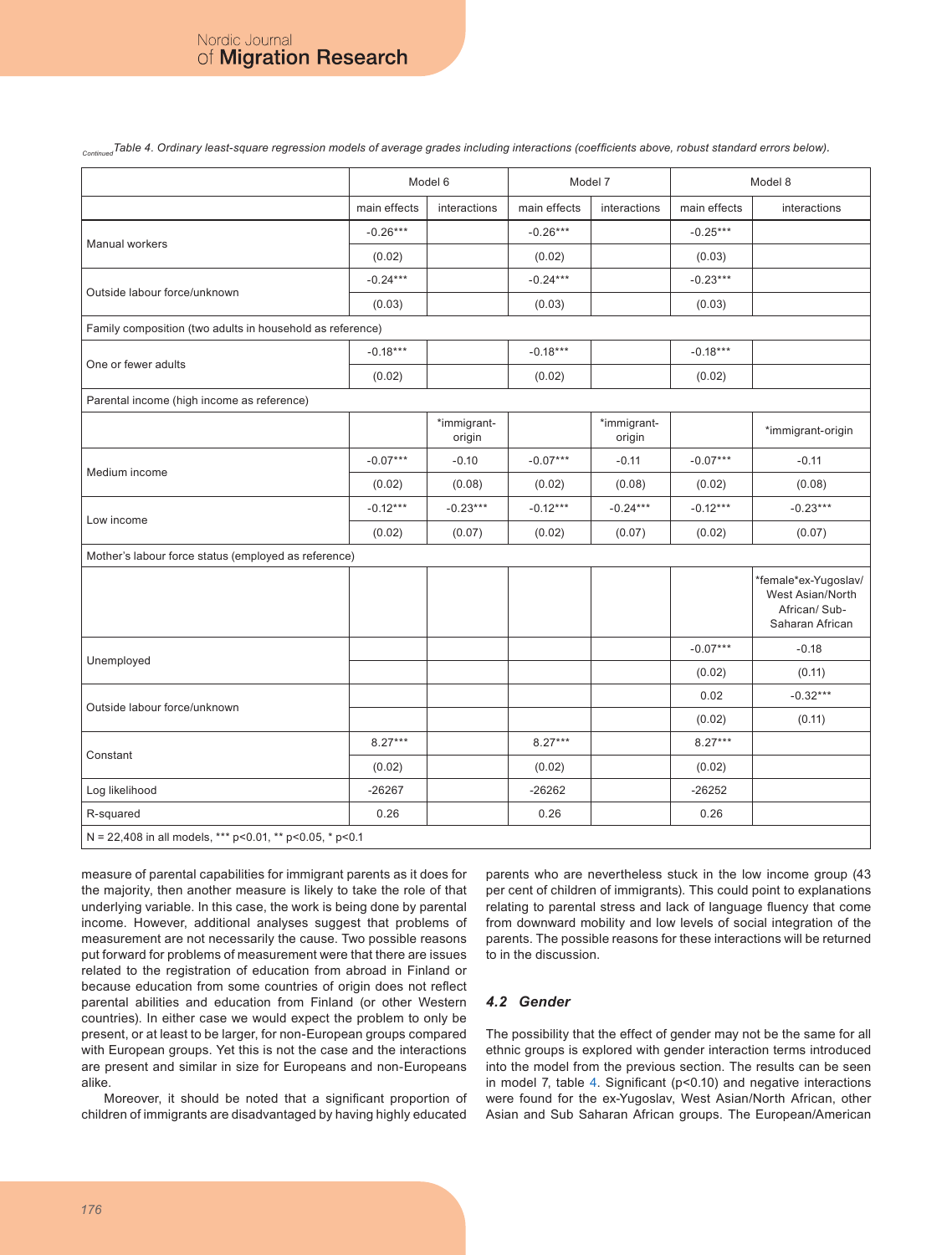<span id="page-10-0"></span>

<span id="page-10-1"></span>*Figure 3. Interaction of gender and national-origin groups: estimated average grades by national origin and gender (baseline: average grades of majority boys).*



*Figure 4. Interactions of gender, national-origin groups and mother's labour force participation: estimated difference in average grades for girls by national origin and mother's labour force participation from majority girls with employed mothers.*

group was also found to have an interaction in the same region of magnitude as these groups, but due to the small size of the group, the interaction is not significant. The effect of these interactions can be seen in figure [3.](#page-10-0)

In all groups, girls do better than their male counterparts. However, the difference between male and female students is rather small (and insignificant in most cases) for most groups, excluding those of mixed and Russian/Estonian origins as well as the majority Finns. Moreover, this figure shows that only one male minority group performs worse than majority males, whereas several female groups perform worse than majority females. Overall, many of the disadvantages seen in the previous models tend to be due to the lower than expected achievement levels of females.

An attempt was then made to explain some of these female disadvantages (relative to majority females) with differential effects of parental characteristics. In line with previous research, differential effects of maternal and paternal characteristics as well as family composition were explored. However, none of these were significant, and in particular, many of the same-sex socialisation hypotheses were not supported. The explanatory variable that was found to be significant and able to explain part of the disadvantage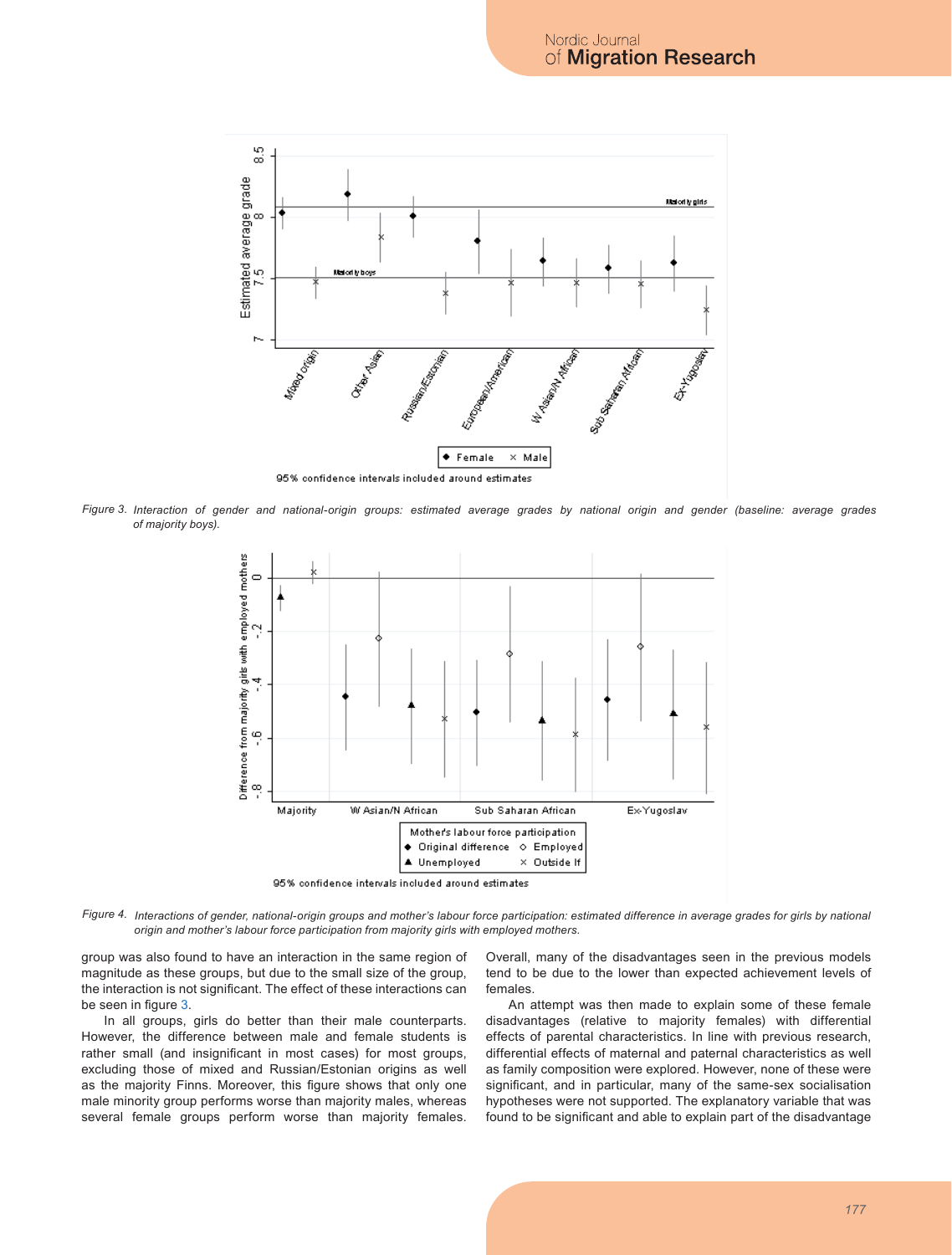was mother's labour force participation. The results of the model that includes this variable as well as a three-way interaction<br>with gender and a combination of the ex-Yugoslav gender and a combination of the ex-Yugoslav, West Asian/North African and Sub-Saharan African groups can be seen in model 8, table [4.](#page-8-0) The effect of mother's labour force status on the school achievement of girls from these groups can be seen in figure [4](#page-10-1).

The results of this model suggest that mother's unemployment affects students negatively compared with mother's employment or mother being outside the labour force or unknown. However, for girls with origins in the former Yugoslavia, West Asia/North Africa and Sub-Saharan Africa, a mother being outside the labour force or unknown has a significant negative impact. Moreover, mother's unemployment possibly has a larger effect, although this interaction is not significant. The figure clearly shows how the disadvantage in these groups is concentrated among the girls whose mothers are either unemployed or outside the labour force. By contrast, the girls whose mothers are employed have higher achievement levels, although even here the achievement level is slightly below that of the majority girls.

# **5 Discussion and conclusion**

Children of immigrants in Finland tend to have lower levels of school achievement at the end of comprehensive school than the majority. However, this article has shown that to a large extent this can be explained by their lower parental resources. This is the case despite the findings that parental resources have a relatively small explanatory role overall in Finland and that parental education and income have somewhat different effects among children of immigrants as compared with the majority. However, even after these controls, most immigrant-origin groups were found to be slightly disadvantaged compared with the majority. The exception to this is the Asian group, which outperforms the majority, in line with results from many other countries. Children of one Finnishborn and one foreign-born parent do not differ from the majority in any of the models considered here and the Russian/Estonian group does relatively well too. Part of the advantage of the latter group may be due to language similarities between Finnish and Estonian; unfortunately it is not possible in this research to separate these two groups in order to examine this explanation further. Groups with large proportions of refugees tend to have the lowest levels of achievement overall, which may possibly be due to lingering effects of trauma.

It should be noted that compared with some of the differences within the majority population, most differences between national groupings are rather small. The national-origin coefficients that remained negative are approximately similar in size to the difference between two adjacent parental education categories. The gender difference is much larger than any national-origin difference. The relative size of the national-origin coefficients compared with other controls reflects findings in other European countries (e.g. compared with English results from [Rothon 2007](#page-14-16)). In Sweden, fewer groups tend to remain disadvantaged compared with the majority after controls similar to the ones here, and the remaining disadvantages tend to be somewhat smaller in comparison with the size of the controls ([Jonsson & Rudolphi 2011\)](#page-13-1). Moreover, the groups that are disadvantaged in Sweden (mostly Nordic and South American) are somewhat different to those in Finland, which is likely to reflect the different migration histories of Finland and Sweden and thus the different composition of the immigrant population – even when they are from similar national origins.

The difference between the first and the second generations was found to be small but significant in the model without controls for parental resources, indicating a slightly lower achievement level of immigrant students who arrive during their school years compared with other students. However, this difference disappeared after parental resource controls were introduced. The lack of a difference may be seen as surprising given the fact that most immigrants will have no prior knowledge of Finnish when they arrive. However, one explanation for this may be Finnish grading practices that take into account language development.<sup>4</sup> In fact, differences in grades between foreign-language speakers and the majority are rather smaller in languages (especially Finnish) than in history, biology and geography ([Kuusela](#page-14-10) *et al*. 2008: 143–144). It can be assumed that language teachers are rather more adept at recognising language development than teachers whose subjects also require developed language proficiency. Additional support for this interpretation of adaptive grading practices comes from the finding that the grades of immigrants tend to be slightly higher than the grades of majority students with similar test performance ([Kuusela](#page-14-10) *et al*. 2008: 124–125), as performance in standardised tests is likely to be more affected by language skills. This may have implications for the further educational trajectories of children of immigrants: grades are the main determining factor for continuation into upper secondary education and children of immigrants have been found to have higher continuation propensities into the more academically demanding general upper secondary schools than their peers with similar grades and parental resources ([Kilpi-Jakonen 2011](#page-14-17)). If teachers in comprehensive schools have overestimated the achievements of their immigrant-origin pupils then this may make successful completion of upper secondary more difficult for them than anticipated.

The effects of parental education and income were found to be different for children of immigrants compared with the majority. In the case of parental education, differences among children of immigrants are not as large as they are within the majority. The opposite is the case for parental income. These two trends combine to produce average grades that are roughly equal at the extremes. One possible explanation is that there are problems of measurement in the parental education variable that produce these interactions. However, this was not supported by further analyses. Therefore, there is likely to be something more behind these interactions, particularly given that there is large proportion of children of immigrants whose parents have relatively high education levels but low incomes and who were found to be disadvantaged compared with the majority. A combination of high education and low income is likely to be related to downward mobility for the immigrant parents. If status inconsistency increases parental stress, this may reduce their ability to assist and motivate their children in their school work even if they would otherwise have the ability to do so (see [Zhang \[2008\]](#page-14-18) for a recent discussion of the old idea of status inconsistency leading to stress). On the other hand, this combination of parental characteristics may also be an indication of a lack of social integration, which may also lead to stress ([Dalgard & Thapa 2007](#page-13-15)), but it can also be related to low levels of language fluency for the parents, thus restricting their ability to help their children. Parental stress and lack of social integration may also affect the children's motivation to succeed in school directly.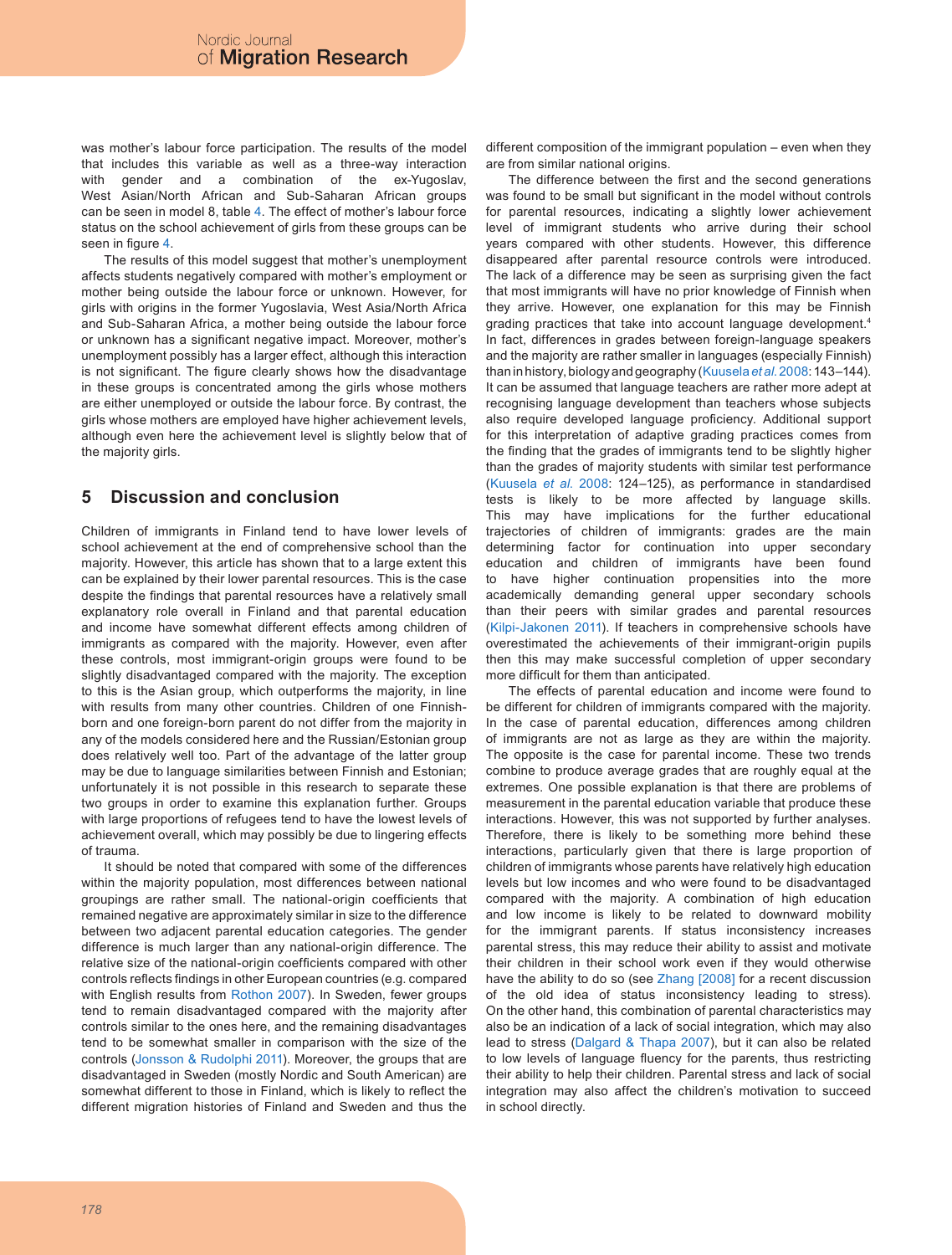A smaller effect of parental education has also been found in other European studies, though these studies have looked at different stages of the educational career [\(Bauer & Riphahn](#page-13-7) [2007;](#page-13-7) [Fekjaer 2007;](#page-13-9) [Støren & Helland 2010](#page-14-13)). However, these studies have either not looked at or have not found larger effects of parental income. Another study from Finland has examined the effect of family background on final educational attainment among earlier cohorts using sibling correlations and found that although the total effect of family background was somewhat larger among the second generation – most of whom were of mixed origin – the effect of parental education was smaller compared with the majority ([Hyvärinen & Erola 2011\)](#page-13-8). Based on Finnish evidence, it would seem that parental education cannot simply be equated with parental abilities to develop competencies in the child. For immigrant parents, a great deal seems to depend on how their abilities and resources are used in the country of residence and whether they can obtain new skills and resources that can help their children. In other words, there seems to be a country-specific component to parental human capital.

The large gender difference in favour of girls within the majority is not replicated among all minority groups. Except for the mixed and Russian/Estonian origin groups, large (though not always significant) negative gender interactions were found, although none were larger than the positive main effect of gender. Nevertheless, after the introduction of gender\*national-origin interactions, sons of immigrants were no longer found to be disadvantaged compared with majority boys, with the exception of the ex-Yugoslav group. On the other hand, daughters of immigrants born in ex-Yugoslavia, West Asia/North Africa and Sub-Saharan Africa were found to be disadvantaged compared with majority girls.

This can partly be explained by maternal employment patterns and the particularly large negative effect of having a mother outside the labour force for girls in these groups. [Støren & Helland \(2010\)](#page-14-13) also found maternal employment to have a particularly large effect for minority girls in Norway, even though their results relate to completion of upper secondary education. However, they found minority girls to have a larger gender advantage than majority girls, which is in contrast to the findings here.

It may be hypothesised that the groups in which maternal (non-)employment is particularly important are largely composed of immigrants from areas where female education has not been widespread. Therefore, these families may have a lingering scepticism about the value of education for their daughters, which may cause the girls to not perform as well as they could in school. This may be linked to more domestic chores for girls in this group compared with girls in other groups, which may hinder their school work. It is also possible that if girls from these groups are more constrained to their own homes, their ability to interact with Finnish speakers, and thus develop their linguistic competencies, is more restricted, leading to lower school achievement.

On the other hand, within these groups, the families where mothers are employed are likely to show greater modernisation attitudes. This may translate directly into a family culture that

values girls' education, thus enhancing educational performance. It may also mean a greater willingness to allow contacts with Finnish speakers. Within the framework of the same-sex socialisation model, we can also assume that an employed mother provides a better role model for girls in these groups where female education and employment may not necessarily be highly valued.

The gender difference has also been found to be smaller among earlier second generation cohorts compared with the majority in Finland [\(Hyvärinen & Erola 2011\)](#page-13-8). Interestingly, these earlier cohorts tend to be mostly of mixed origin and in this study there was no gender interaction for those of mixed origin. Overall, it is possible that the mechanisms that have led to the growth of a female advantage in education take a certain amount of time to become widespread among the population of immigrant-origin. These mechanisms are likely to be linked to the growth of female labour force participation.

In conclusion, one of the main dividing lines in Finnish comprehensive schools tends to be between majority girls (as well as some minority girls) and the rest (majority and minority boys as well as many minority girls). However, the lower achievement levels of children of immigrants should not be overlooked: given the low social status of immigrant parents, the disadvantages faced by children of immigrants are cumulative, and most children of immigrants are not overcoming their low social origins. As can be seen from table [2,](#page-4-0) the proportion of immigrant parents who are outside the labour force and on low incomes is remarkably high: for example, over 60 per cent of second generation pupils live in families with low incomes. One could expect Finland to be a prime location for children of immigrants to achieve highly due to the relatively low influence of parental resources on achievement and the grading practices that take language development into consideration. However, only the Asian and mixed origin groups are able to attain average grades that are comparable with those of the majority when parental characteristics are not taken into consideration. Finnish educational equality largely extends to children of immigrants – but a shadow is cast by the labour market situation of their parents.

**Elina Kilpi-Jakonen** is a postdoctoral researcher at the Chair of Sociology I, Otto-Friedrich-University Bamberg, Germany. She is employed in the project "Education as a lifelong process – comparing educational trajectories in modern societies" (*eduLIFE*). Before moving to Bamberg she was a postdoctoral fellow at the Oxford Network for Social Inequality Research. Her main research interests are social inequalities in education and the labour market, with a particular focus on children of immigrants. She has also published "Continuation to upper secondary education in Finland: Children of immigrants and the majority compared" in Acta Sociologica (2011) and is a co-author of "The second generation in Western Europe: education, unemployment, and occupational attainment" in Annual Review of Sociology (2008).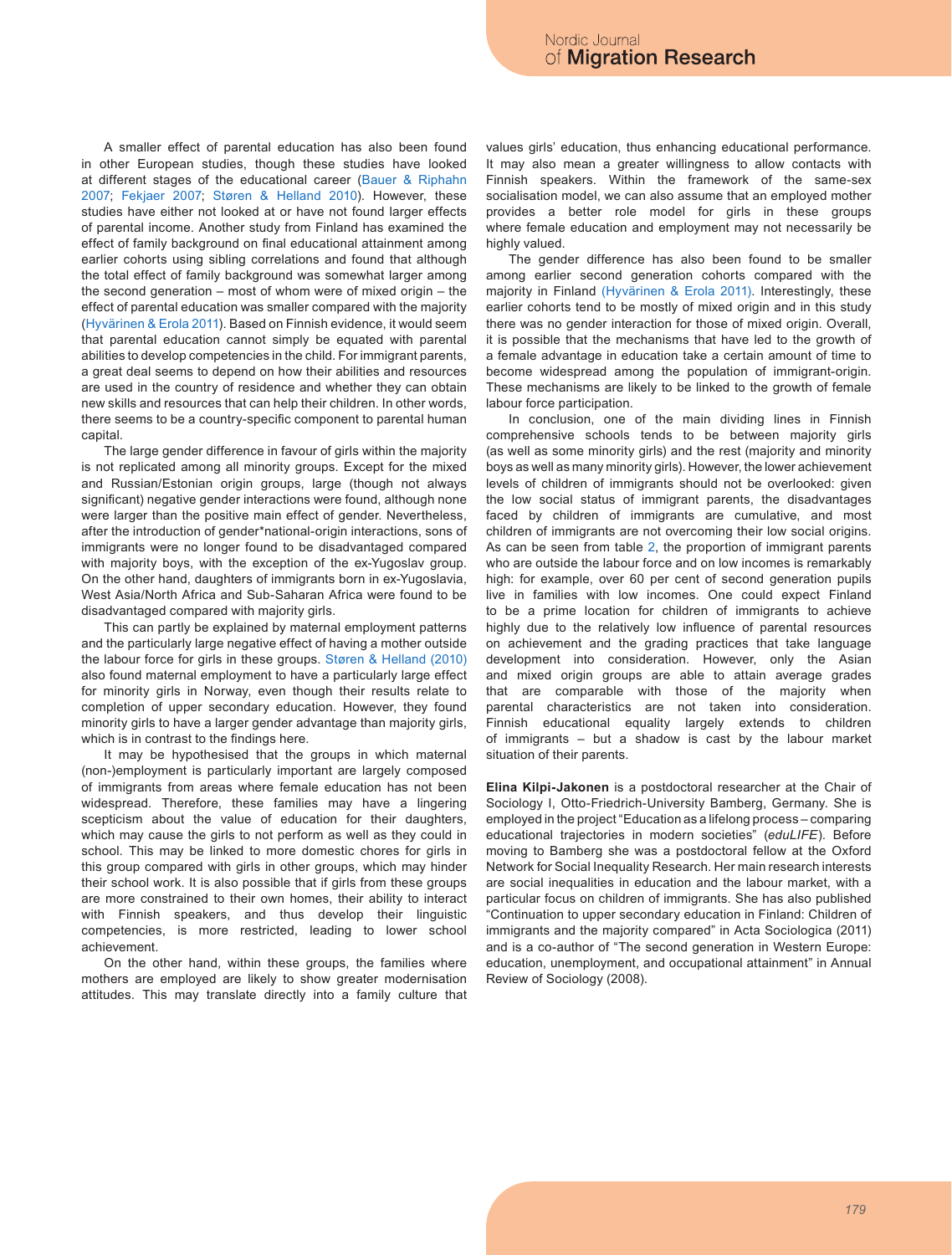# **Notes**

- PISA stands for the Programme of International Student Assessment, which is run by the Organisation for Economic Co-operation and Development and has tested the skills of 15 year-olds in a large number of countries in 2000, 2003, 2006 and 2009. 1.
- The models reported in this article were also run as multilevel models where individuals are nested in schools. This check was done in case children of immigrants were located in schools where all students are consistently under- or over-evaluated, which would influence the difference between children of immigrants and the majority as a whole. The results of the multilevel models were similar to the single-level models and therefore single-level models are presented here. Multilevel results available from the author on request.  $\mathcal{D}$
- Either the mode or the mean is used, depending on which was judged to be more appropriate. A total of 83 replacements were made to father's education and 25 to mother's education. However, this changed the combined category of only 52 families. 3.
- As stated in the National Core Curriculum: "Assessment of immigrant pupils in the different subjects takes account of the pupil's background and gradually improving skill in Finnish or Swedish. The assessment of the pupil is to use diversified, flexible assessment methods that are adapted to the pupil's situation, so that he or she is able to demonstrate his or her performance regardless of possible deficiencies in Finnish- or Swedish-language skills." ([Finnish National Board of Education](#page-13-16) [2004](#page-13-16): 263). 4.

# **References**

- <span id="page-13-12"></span>*Abada, T & Tenkorang, EY 2009, 'Gender differences in educational attainment among the children of Canadian immigrants', International Sociology, vol. 24, no. 4, pp. 580–608, DOI:10.1177/0268580909334503.*
- <span id="page-13-11"></span>*Alitolppa-Niitamo, A 2004, The icebreakers: Somali-speaking youth in metropolitan Helsinki with a focus on the context of formal education, The Family Federation of Finland, Helsinki.*
- <span id="page-13-7"></span>*Bauer, P & Riphahn, RT 2007, 'Heterogeneity in the intergenerational transmission of educational attainment: evidence from Switzerland on natives and second-generation immigrants', Journal of Population Economics, vol. 20, no. 1, pp. 121–148.*
- <span id="page-13-14"></span>*Buchmann, C & DiPrete, TA 2006, 'The growing female advantage in college completion: the role of family background and academic achievement', American Sociological Review, vol. 71, no. 4, pp. 515–541, DOI:10.1177/000312240607100401.*
- <span id="page-13-15"></span>*Dalgard, OS & Thapa, SB 2007, 'Immigration, social integration and mental health in Norway, with focus on gender differences', Clinical Practice and Epidemiology in Mental Health, vol. 3, no. 1, pp. 24–33, DOI:10.1186/1745-0179-3-24.*
- <span id="page-13-4"></span>*De Graaf, ND, De Graaf, PM & Kraaykamp, G 2000, 'Parental cultural capital and educational attainment in the Netherlands: a refinement of the cultural capital perspective', Sociology of Education, vol. 73, no. 2, pp. 92–111, DOI:10.2307/2673239.*
- <span id="page-13-3"></span>*De Tinguy, A 2003, 'Ethnic migrations of the 1990s from and to the successor states of the Former Soviet Union: 'Repatriation' or Privileged Migration?' in Diasporas and ethnic migrants: Germany, Israel, and post-Soviet Successor states in comparative perspective, eds R Münz & R Ohliger, Frank Cass, London, pp. 112–27.*
- <span id="page-13-5"></span>*Farkas, G 1996, Human capital or cultural capital? Ethnicity and poverty groups in an urban school district, Aldine de Gruyter, New York.*
- <span id="page-13-9"></span>*Fekjaer, SN 2007, 'New differences, old explanations: can educational differences between ethnic groups in Norway be*

*explained by social background?' Ethnicities, vol. 7, no. 3, pp. 367–389, DOI:10.1177/1468796807080234.*

- <span id="page-13-13"></span>*Feliciano, C & Rumbaut, RG 2005, 'Gendered paths: educational and occupational expectations and outcomes among adult children of immigrants', Ethnic and Racial Studies, vol. 28 no. 6, pp. 1087–1118, DOI:10.1080/01419870500224406.*
- <span id="page-13-16"></span>*Finnish National Board of Education 2004, National core curriculum for basic education 2004, Finnish National Board of Education, Helsinki.*
- <span id="page-13-2"></span>*Glick, JE & Hohmann-Marriott, B 2007, 'Academic performance of young children in immigrant families: the significance of race, ethnicity, and national origins', International Migration Review, vol. 41, no. 2, pp. 371–402, DOI:10.1111/j.1747- 7379.2007.00072.x.*
- <span id="page-13-0"></span>*Heath, AF, Rothon, C & Kilpi, E 2008, 'The second generation in Western Europe: education, unemployment, and occupational attainment', Annual Review of Sociology, vol. 34, pp. 211–235, DOI:10.1146/annurev.soc.34.040507.134728.*
- <span id="page-13-10"></span>*Heckmann, F 2008, Education and migration: strategies for integrating migrant children in European schools and societies, European Commission, Brussels.*
- <span id="page-13-6"></span>*Hustinx, PWJ 2002, 'School careers of pupils of ethnic minority background after the transition to secondary education: is the ethnic factor always negative?' Educational Research and Evaluation, vol. 8, no. 2, pp. 169–195, DOI: 10.1076/ edre.8.2.169.3860.*
- <span id="page-13-8"></span>*Hyvärinen, S & Erola, J 2011, Perhetaustan vaikutus toisen polven maahanmuuttajien kouluttautumiseen Suomessa: mahdollisuuksien tasa-arvo stressitestissä?' [The effect of family background on the integration of the second generation in Finland] Yhteiskuntapolitiikka, vol. 76, no. 6, pp. 644–657.*
- <span id="page-13-1"></span>*Jonsson, JO & Rudolphi, F 2011, 'Weak performance – strong determination: school achievement and educational choice among children of immigrants in Sweden', European*